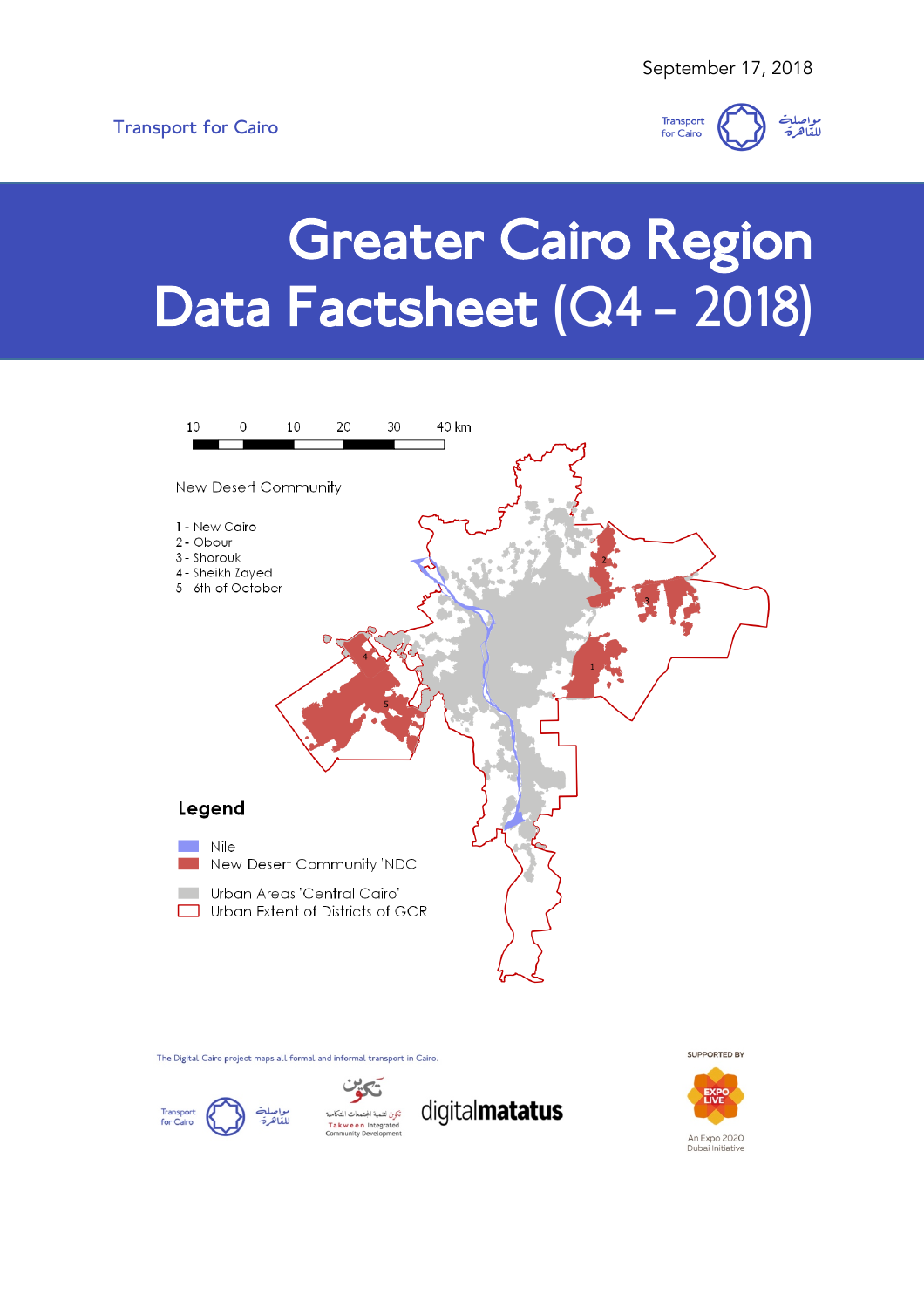## 1. Scope

The Study Area is the whole of the Greater Cairo Region with a focus on the New Desert Communities, the satellite cities surrounding inner-city Cairo. In particular, the fieldwork scope included:

- 1. All intra-city public transport services originating and ending within six New Desert Cities 'NDC's: El-Sheikh Zayed City, 6<sup>th</sup> of October City, New Cairo, El-Obour City, El-Shorouk City, Badr City.<sup>1</sup>
- 2. All inter-city public transport services originating within an NDC's and ending in a different NDC.
- 3. All inter-city public transport services originating within an NDC's and ending within the boundaries of Cairo.

| Z. Geographic Coverage- |                           |                |                                         |  |
|-------------------------|---------------------------|----------------|-----------------------------------------|--|
|                         | Area                      |                | Percentage compared to total Urban Area |  |
|                         |                           | New Cairo      | 7.07%                                   |  |
|                         |                           | Sheikh Zayed   | 2.80%                                   |  |
|                         |                           | 6th of October | 16.32%                                  |  |
|                         | New Desert<br>Communities | Shorouk        | 5.91%                                   |  |
|                         |                           | Obour          | 3.80%                                   |  |
|                         | Inner-City Cairo          | Cairo          | 64.10%                                  |  |
|                         |                           | Giza           |                                         |  |

## $2.6$  Geographic  $C_{\text{a}}$

<sup>&</sup>lt;sup>1</sup> The GCR is considered by NUCA to include 8 total NDC's; 10th of Ramadan City (Which lies in the Governorate of Suez) and 15th of May City are missing from our data collection.

 $2$  Percentages are based on inhabited areas (excluding unhabituated areas lying with administrative boundaries)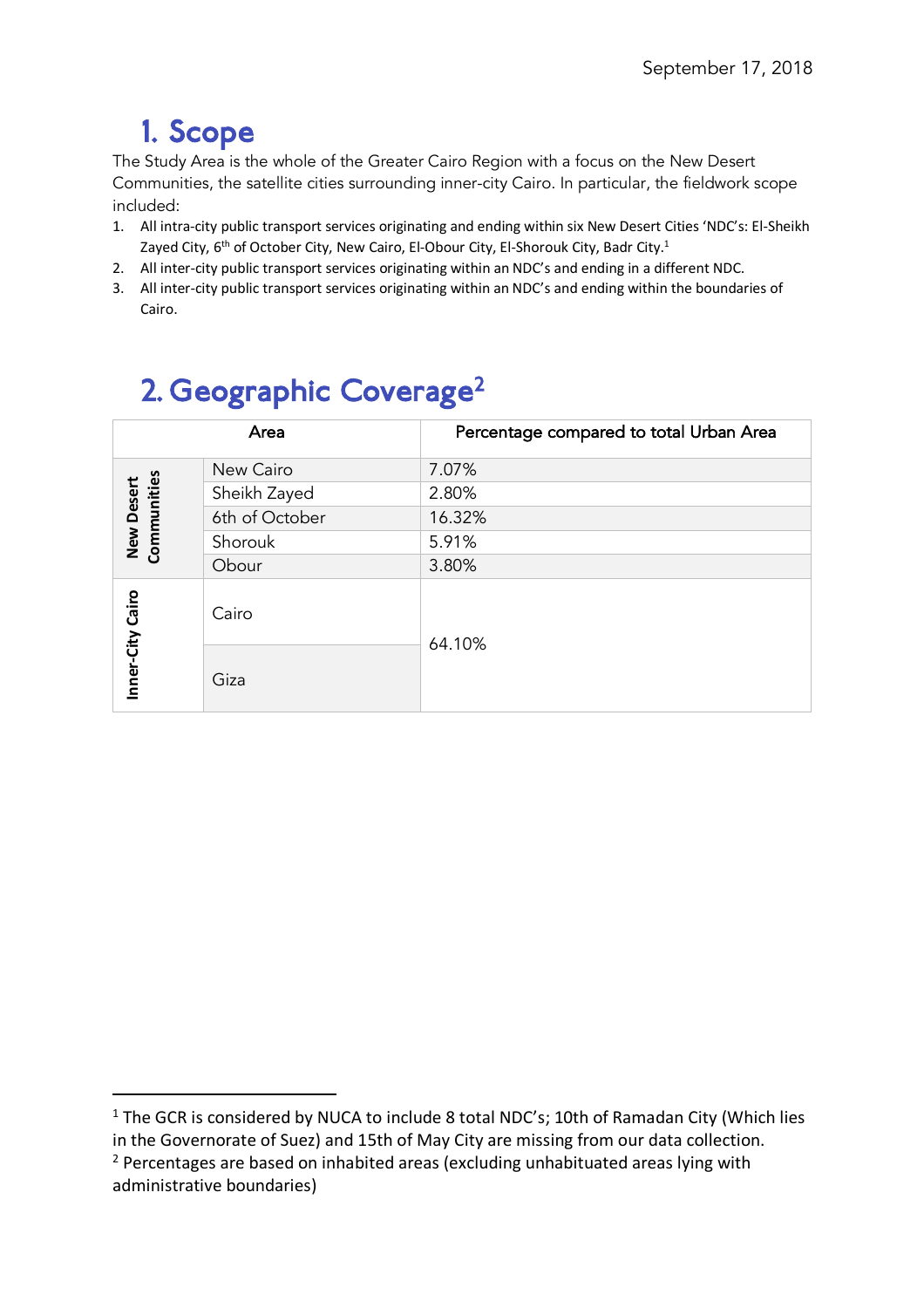## **3. Content**<br>1. GIS Data

#### **Trips**

The Trips layers are divided into raw and processed layers, where each route is composed of two trips, an outbound trip and a return trip.

Raw Trips layer contains the tracing instances gathered by the TfC team from the field. Routes were mapped multiple times for data redundancy.

| Number of features | <b>Total Duration of mapping</b><br>instances | Number of features by<br>mode of transport                                                                                             |
|--------------------|-----------------------------------------------|----------------------------------------------------------------------------------------------------------------------------------------|
| 764                | 452 Hours                                     | Box: 47<br>CTA Buses: 168<br>Minibuses: 37<br>COOP: 15<br>$\bullet$<br>Suzuki (Tomnaya): 261<br>$\bullet$<br>Microbus: 229<br>Ferry: 6 |

Processed Trips layer contains the unique trips after being digitized to match the road network based on the raw GPS traces.

| Number of features | <b>Total Length of Trips</b> | Number of Unique routes        |
|--------------------|------------------------------|--------------------------------|
| 365                | $~8100$ Km                   | <b>Total: 216</b><br>$\bullet$ |
|                    |                              | Box: 11<br>$\bullet$           |
|                    |                              | <b>CTA: 28</b><br>$\bullet$    |
|                    |                              | Minibus: 16<br>$\bullet$       |
|                    |                              | COOP: 9<br>$\bullet$           |
|                    |                              | Suzuki: 56<br>$\bullet$        |
|                    |                              | Microbus: 94<br>$\bullet$      |
|                    |                              | Ferry: 2<br>$\bullet$          |

#### **Stops**

The stops layers are divided into raw and processed layers, where the raw layers correspond to actual boarding and alighting behavior data collected during the fieldwork, and the processed layer corresponding to a hypothetical network of stops determined using statistical and urban design methods.

Number of Stops 1323 Stops (Points) 119 Terminals (Polygons)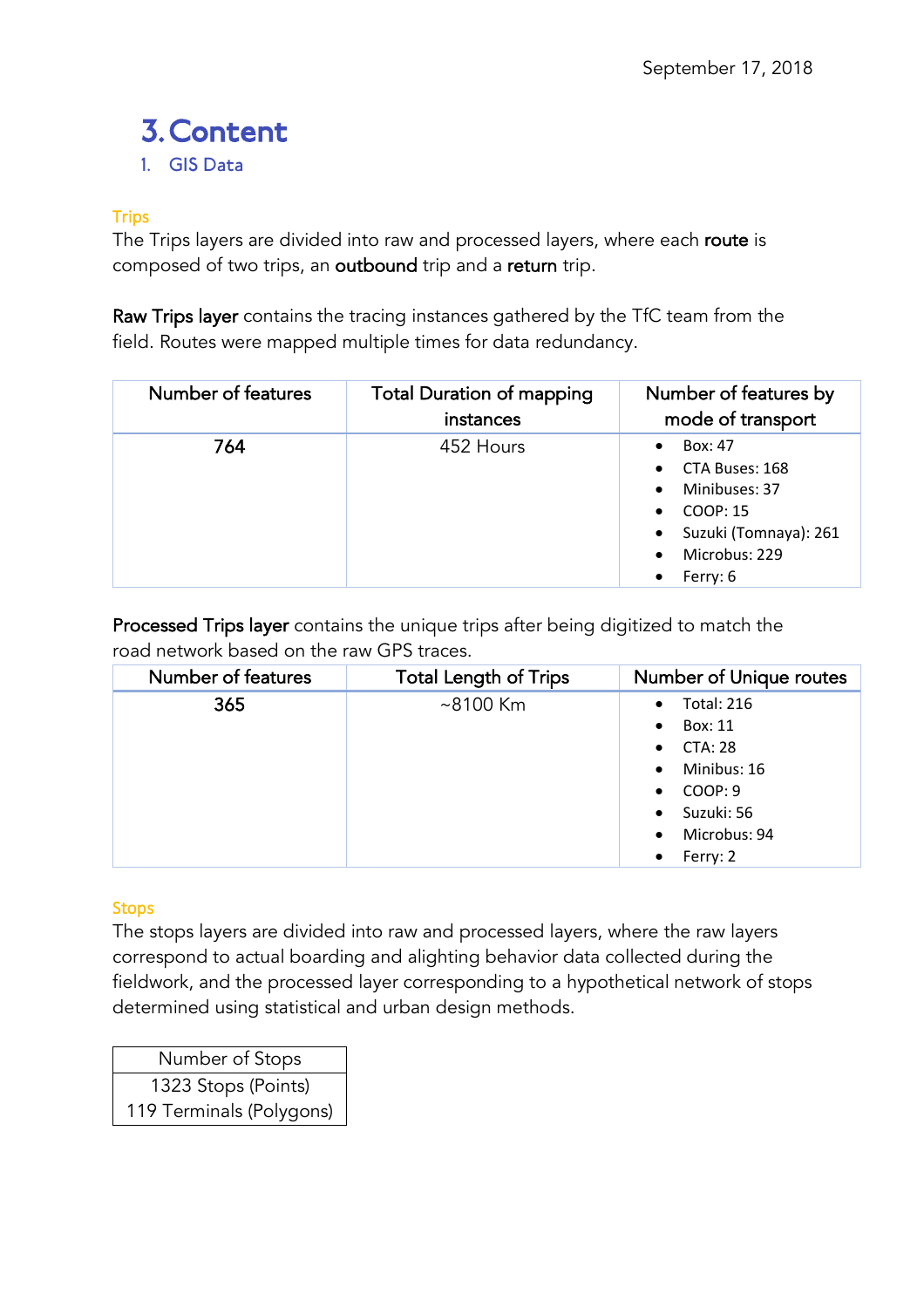#### 2. GTFS feed

All of the aforementioned data has been processed into a functioning and fully compliant 'General Transit Feed Standard' GTFS feed. The GTFS was originally designed for the sole purpose of supporting on-line transit trip planners. Static data types covered by the standard include route and stop locations (for modes with fixed routes), headways and/or frequencies, operating schedules, and fare schedules.

The standard is free and freely available, without the need to register or pay licensing fees to view or use it. The GTFS is heavily documented and clearly defined, and there is a community of global practitioners who voluntarily contribute to improvements. But more importantly, because the standard is open and widely supported, there is a growing community of developers creating innovative solutions to transit challenges using GTFS data.

| Category | <b>Data Point</b>        | <b>Description</b>                                                                                                                                                | <b>Related Metadata</b>                                                                                                                              | <b>Type</b>                                  |
|----------|--------------------------|-------------------------------------------------------------------------------------------------------------------------------------------------------------------|------------------------------------------------------------------------------------------------------------------------------------------------------|----------------------------------------------|
| Spatial  | Stops & Stations         | <b>Bus Stations generally</b><br>have physical<br>infrastructure, where Bus<br>Stops refer to areas where<br>a bus stops to alight<br>passengers during the trip. | • Stop Name<br>• Stop Infrastructure<br>• Wheelchair<br>• Stop Description<br>• Transfer Times                                                       | Observed                                     |
|          | <b>Routes</b>            | Each Bus Route consists<br>of multiple trips.                                                                                                                     | • Route Name<br>• Bus kind & capacity<br>• Wheelchair<br>accessibility<br>• Route Description<br>• Route Fares<br>• Trip Head-sign<br>• Stops passed | Observed                                     |
| Temporal | Frequency                | Route Frequency refers to<br>how often a bus passes,<br>i.e. how many minutes<br>pass in average between a<br>bus and the other.                                  |                                                                                                                                                      | Estimated<br>based on<br>observation         |
|          | <b>Trip Duration</b>     | Duration between each<br>stop-pair from trip origin to<br>destination.                                                                                            |                                                                                                                                                      | Estimated<br>based on<br><b>Traffic Data</b> |
|          | Daily Schedule           | <b>Estimated Schedule</b><br>derived from Trip Duration<br>and Frequency                                                                                          |                                                                                                                                                      | Estimated                                    |
|          | <b>Schedule Validity</b> |                                                                                                                                                                   |                                                                                                                                                      | Estimated                                    |

### Content Description 3

 $\overline{a}$ 

<sup>3</sup> Actual Content Availability may vary by Network, and change over time.